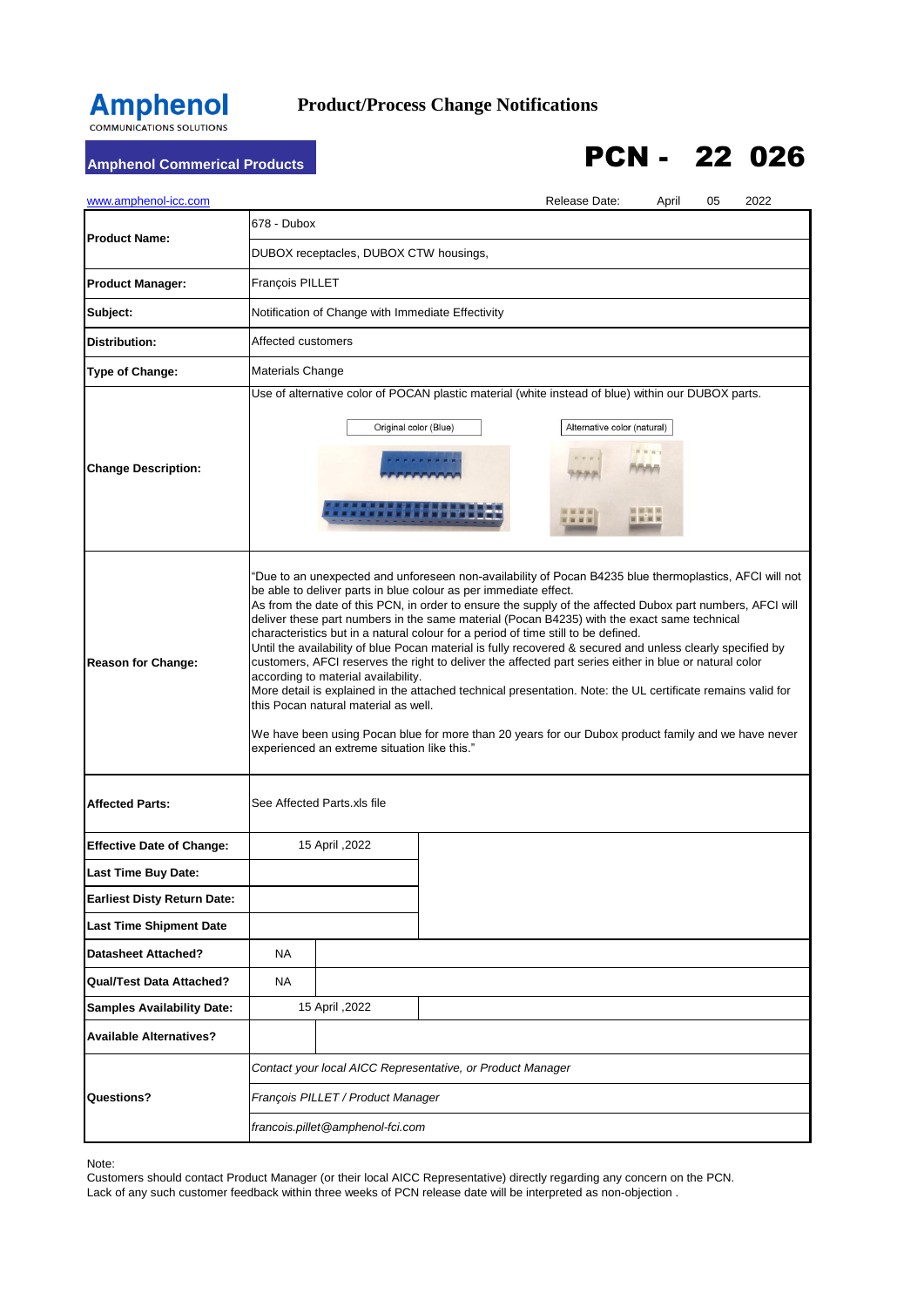|                 |              | <b>MPN</b>   |              |                |               |
|-----------------|--------------|--------------|--------------|----------------|---------------|
| 10079008-306LF  | 75915-418LF  | 76384-417LF  | 89882-432LF  | 89898-303AHFLF | 91615-316ALF  |
| 10117931-306LF  | 75915-420GLF | 76384-418LF  | 89882-433LF  | 89898-303ALF   | 91615-316BLF  |
| 10119678-315ALF | 75915-420HLF | 76385-302LF  | 89882-434LF  | 89898-303KVLF  | 91615-316LF   |
| 10119678-324ALF | 75915-420LF  | 76385-303LF  | 89882-435LF  | 89898-303LF    | 91615-317ALF  |
| 10119678-330ALF | 75915-421LF  | 76385-304LF  | 89882-436LF  | 89898-304ALF   | 91615-317BLF  |
| 10119678-330LF  | 75915-422LF  | 76385-305LF  | 89882-437LF  | 89898-304KLF   | 91615-317LF   |
| 10120730-301LF  | 75915-423LF  | 76385-306LF  | 89882-438LF  | 89898-304LF    | 91615-318ALF  |
| 10120730-302LF  | 75915-424LF  | 76385-307LF  | 89882-439LF  | 89898-305AHFLF | 91615-318BLF  |
| 10120730-303LF  | 75915-425LF  | 76385-307PLF | 89882-440LF  | 89898-305ALF   | 91615-318LF   |
| 10136035-325LF  | 75915-426LF  | 76385-308LF  | 89882-441LF  | 89898-305BLF   | 91615-319BLF  |
| 10138610-005LF  | 75915-428LF  | 76385-309LF  | 89882-442LF  | 89898-305LF    | 91615-319LF   |
| 10138769-305KLF | 75915-432LF  | 76385-310LF  | 89882-443LF  | 89898-306ALF   | 91615-320ALF  |
| 10158302-303HLF | 75915-436LF  | 76385-311LF  | 89882-444LF  | 89898-306BLF   | 91615-320ANLF |
| 10158302-313HLF | 75915-440LF  | 76385-312LF  | 89882-445LF  | 89898-306GLF   | 91615-320BLF  |
| 10158302-320HLF | 75915-450LF  | 76385-313LF  | 89882-446LF  | 89898-306KLF   | 91615-320LF   |
| 10158302-405LF  | 75915-611LF  | 76385-314LF  | 89882-447LF  | 89898-306LF    | 91615-321BLF  |
| 10158302-412LF  | 75915-802LF  | 76385-315LF  | 89882-448LF  | 89898-307ALF   | 91615-321LF   |
| 65239-002LF     | 75915-803LF  | 76385-316LF  | 89882-449LF  | 89898-307BLF   | 91615-322ALF  |
| 65239-003LF     | 75915-804LF  | 76385-317LF  | 89882-450LF  | 89898-307LF    | 91615-322BLF  |
| 65239-004LF     | 75915-805HLF | 76385-318LF  | 89883-302LF  | 89898-308ALF   | 91615-322LF   |
| 65239-006LF     | 75915-805LF  | 76385-402LF  | 89883-303LF  | 89898-308BLF   | 91615-323ALF  |
| 65239-007LF     | 75915-806LF  | 76385-403LF  | 89883-304HLF | 89898-308LF    | 91615-323BLF  |
| 65239-008LF     | 75915-807LF  | 76385-404LF  | 89883-304LF  | 89898-309ALF   | 91615-323LF   |
| 65239-009LF     | 75915-809LF  | 76385-405LF  | 89883-305HLF | 89898-309BLF   | 91615-324ALF  |
| 65239-010LF     | 75915-810HLF | 76385-406LF  | 89883-305LF  | 89898-309GLF   | 91615-324BLF  |
| 65239-011LF     | 75915-810LF  | 76385-407LF  | 89883-306HLF | 89898-309KLF   | 91615-324LF   |
| 65239-012LF     | 75915-813LF  | 76385-408LF  | 89883-306LF  | 89898-309LF    | 91615-325ALF  |
| 65239-013LF     | 75915-814LF  | 76385-409LF  | 89883-307HLF | 89898-310ALF   | 91615-325BLF  |
| 65239-014LF     | 75915-825GLF | 76385-410LF  | 89883-307LF  | 89898-310BLF   | 91615-325LF   |
| 65239-015LF     | 75915-835LF  | 76385-411LF  | 89883-308HLF | 89898-310KLF   | 91615-326LF   |
| 65239-016LF     | 75915-836HLF | 76385-412LF  | 89883-308LF  | 89898-310LF    | 91615-403ALF  |
| 65239-017LF     | 76341-302HLF | 76385-413LF  | 89883-309LF  | 89898-311AHFLF | 91615-403AVLF |
| 65239-018LF     | 76341-302LF  | 76385-414LF  | 89883-310HLF | 89898-311ALF   | 91615-403BLF  |
| 65239-019LF     | 76341-303LF  | 76385-415LF  | 89883-310LF  | 89898-311BLF   | 91615-403LF   |
| 65239-020LF     | 76341-304HLF | 76385-416LF  | 89883-311LF  | 89898-311LF    | 91615-404ALF  |
| 65239-021LF     | 76341-304LF  | 76385-417LF  | 89883-312HLF | 89898-312AHFLF | 91615-404AVLF |
| 65239-022LF     | 76341-305LF  | 76385-418LF  | 89883-312LF  | 89898-312ALF   | 91615-404BLF  |
| 65239-023LF     | 76341-306HLF | 76388-104LF  | 89883-313LF  | 89898-312BHFLF | 91615-404LF   |
| 65239-024LF     | 76341-306LF  | 76388-204LF  | 89883-314HLF | 89898-312BLF   | 91615-405ALF  |
| 65239-025LF     | 76341-307HLF | 77424-308LF  | 89883-314LF  | 89898-312GLF   | 91615-405BLF  |
| 65239-026LF     | 76341-307LF  | 77424-309LF  | 89883-315LF  | 89898-312LF    | 91615-405LF   |
| 65239-027LF     | 76341-308HLF | 77424-312LF  | 89883-316HLF | 89898-313ALF   | 91615-406ALF  |
| 65239-028LF     | 76341-308LF  | 77424-316LF  | 89883-316LF  | 89898-313BLF   | 91615-406BLF  |
| 65239-029LF     | 76341-309HLF | 77773-302LF  | 89883-317LF  | 89898-313LF    | 91615-406LF   |
| 65239-030LF     | 76341-309LF  | 77773-303LF  | 89883-318LF  | 89898-314ALF   | 91615-407ALF  |
| 65239-031LF     | 76341-310HLF | 77773-304LF  | 89883-319LF  | 89898-314BLF   | 91615-407BLF  |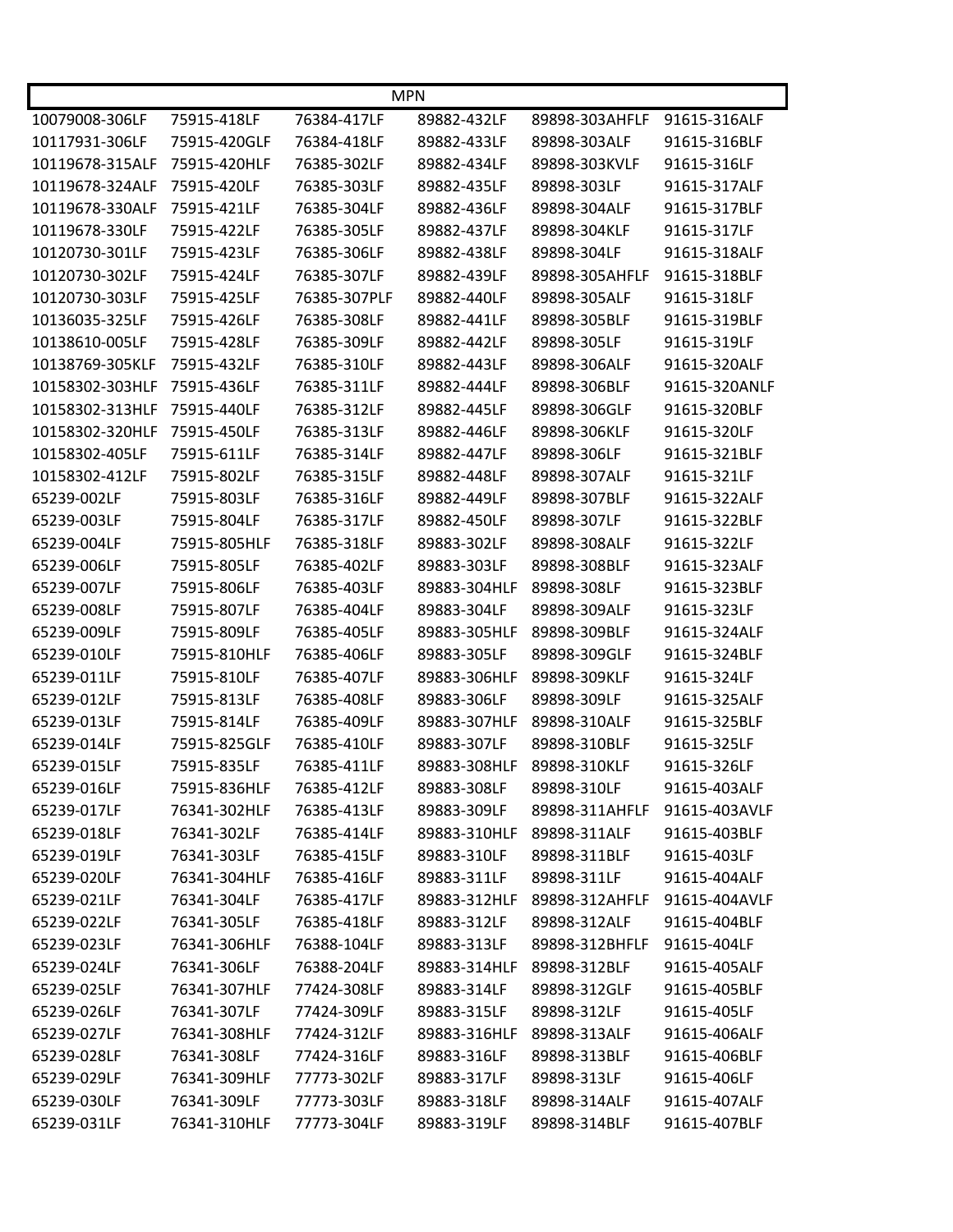| 65239-032LF  | 76341-310LF  | 77773-305LF   | 89883-320HLF | 89898-314LF    | 91615-407LF   |
|--------------|--------------|---------------|--------------|----------------|---------------|
| 65239-033LF  | 76341-311HLF | 77773-307LF   | 89883-320LF  | 89898-315ALF   | 91615-408ALF  |
| 65239-034LF  | 76341-311LF  | 77773-309LF   | 89883-321LF  | 89898-315BLF   | 91615-408BLF  |
| 65239-035LF  | 76341-312HLF | 77773-312LF   | 89883-322LF  | 89898-315DLF   | 91615-408LF   |
| 65239-036LF  | 76341-312LF  | 77773-313LF   | 89883-323LF  | 89898-315LF    | 91615-409ALF  |
| 65239-103LF  | 76341-313LF  | 77773-314LF   | 89883-324LF  | 89898-316ALF   | 91615-409BLF  |
| 65239-105LF  | 76341-314LF  | 77773-416LF   | 89883-325LF  | 89898-316BLF   | 91615-409LF   |
| 65239-106LF  | 76341-315LF  | 87606-302LF   | 89883-326LF  | 89898-316LF    | 91615-410ALF  |
| 65239-107LF  | 76341-316LF  | 87606-303HLF  | 89883-327LF  | 89898-317AHFLF | 91615-410AVLF |
| 65239-212LF  | 76341-317LF  | 87606-303LF   | 89883-328LF  | 89898-317ALF   | 91615-410BLF  |
| 65239-216LF  | 76341-318LF  | 87606-304HLF  | 89883-329LF  | 89898-317BLF   | 91615-410LF   |
| 65240-003LF  | 76341-319LF  | 87606-305HBLF | 89883-330LF  | 89898-317LF    | 91615-411ALF  |
| 65240-004LF  | 76341-320LF  | 87606-305HLF  | 89883-331LF  | 89898-318ALF   | 91615-411BLF  |
| 65240-005LF  | 76341-321LF  | 87606-305LF   | 89883-332LF  | 89898-318BLF   | 91615-411LF   |
| 65240-006LF  | 76341-322LF  | 87606-306HLF  | 89883-333LF  | 89898-318DLF   | 91615-412ALF  |
| 65240-007LF  | 76341-323LF  | 87606-306LF   | 89883-334LF  | 89898-318GLF   | 91615-412AVLF |
| 65240-008LF  | 76341-324LF  | 87606-307LF   | 89883-335LF  | 89898-318LF    | 91615-412BLF  |
| 65240-009LF  | 76341-325LF  | 87606-309HLF  | 89883-336HLF | 89898-319BLF   | 91615-412LF   |
| 65240-010LF  | 76341-326LF  | 87606-309LF   | 89883-336LF  | 89898-319LF    | 91615-413ALF  |
| 65240-011LF  | 76341-327LF  | 87606-310CLF  | 89883-337LF  | 89898-320AHFLF | 91615-413BLF  |
| 65240-012LF  | 76341-328LF  | 87606-310HLF  | 89883-338LF  | 89898-320ALF   | 91615-413LF   |
| 65240-013LF  | 76341-329LF  | 87606-310LF   | 89883-339LF  | 89898-320BLF   | 91615-414ALF  |
| 65240-015LF  | 76341-330LF  | 87606-311LF   | 89883-340LF  | 89898-320LF    | 91615-414BLF  |
| 65240-016LF  | 76341-331LF  | 87606-312HLF  | 89883-341LF  | 89898-321BLF   | 91615-414LF   |
| 65240-017LF  | 76341-332LF  | 87606-312LF   | 89883-342LF  | 89898-321LF    | 91615-415ALF  |
| 65240-018LF  | 76341-334LF  | 87606-313HLF  | 89883-343LF  | 89898-322ALF   | 91615-415BLF  |
| 65240-019LF  | 76341-335LF  | 87606-313LF   | 89883-344LF  | 89898-322BLF   | 91615-415LF   |
| 65240-020LF  | 76341-336HLF | 87606-314HLF  | 89883-345LF  | 89898-322LF    | 91615-416ALF  |
| 65240-021LF  | 76341-336LF  | 87606-314LF   | 89883-346LF  | 89898-323BLF   | 91615-416BLF  |
| 65240-022LF  | 76341-337LF  | 87606-315LF   | 89883-347LF  | 89898-323LF    | 91615-416LF   |
| 65240-023LF  | 76341-339LF  | 87606-316HLF  | 89883-348LF  | 89898-324ALF   | 91615-417BLF  |
| 65240-024LF  | 76341-340LF  | 87606-316LF   | 89883-349LF  | 89898-324BLF   | 91615-417LF   |
| 65240-025LF  | 76341-342LF  | 87606-317LF   | 89883-350LF  | 89898-324LF    | 91615-418ALF  |
| 65240-026LF  | 76341-344LF  | 87606-318LF   | 89883-352LF  | 89898-325ALF   | 91615-418BLF  |
| 65240-027LF  | 76341-345LF  | 87606-319LF   | 89883-402LF  | 89898-325BLF   | 91615-418LF   |
| 65240-028LF  | 76341-350HLF | 87606-320CLF  | 89883-403LF  | 89898-325GLF   | 91615-419BLF  |
| 65240-029LF  | 76341-350LF  | 87606-320HLF  | 89883-404LF  | 89898-325LF    | 91615-419LF   |
| 65240-030LF  | 76341-402LF  | 87606-320LF   | 89883-405HLF | 89898-326LF    | 91615-420ALF  |
| 65240-031LF  | 76341-403HLF | 87606-321LF   | 89883-406LF  | 89898-330BLF   | 91615-420BLF  |
| 65240-032LF  | 76341-403LF  | 87606-323LF   | 89883-407LF  | 89898-330LF    | 91615-420LF   |
| 65240-033LF  | 76341-404LF  | 87606-324LF   | 89883-408LF  | 89898-332BLF   | 91615-421BLF  |
| 65240-034LF  | 76341-405HLF | 87606-325HLF  | 89883-409LF  | 89898-332LF    | 91615-421LF   |
| 65240-035LF  | 76341-405LF  | 87606-325LF   | 89883-410LF  | 89898-402ALF   | 91615-422ALF  |
| 65240-036LF  | 76341-406ALF | 87606-326HLF  | 89883-411LF  | 89898-402LF    | 91615-422BLF  |
| 71920-302HLF | 76341-406LF  | 87606-326LF   | 89883-412LF  | 89898-403ALF   | 91615-422LF   |
| 71920-303LF  | 76341-407LF  | 87606-327LF   | 89883-413LF  | 89898-403AVLF  | 91615-423ALF  |
| 71920-304LLF | 76341-408LF  | 87606-328HLF  | 89883-414LF  | 89898-403KVLF  | 91615-423BLF  |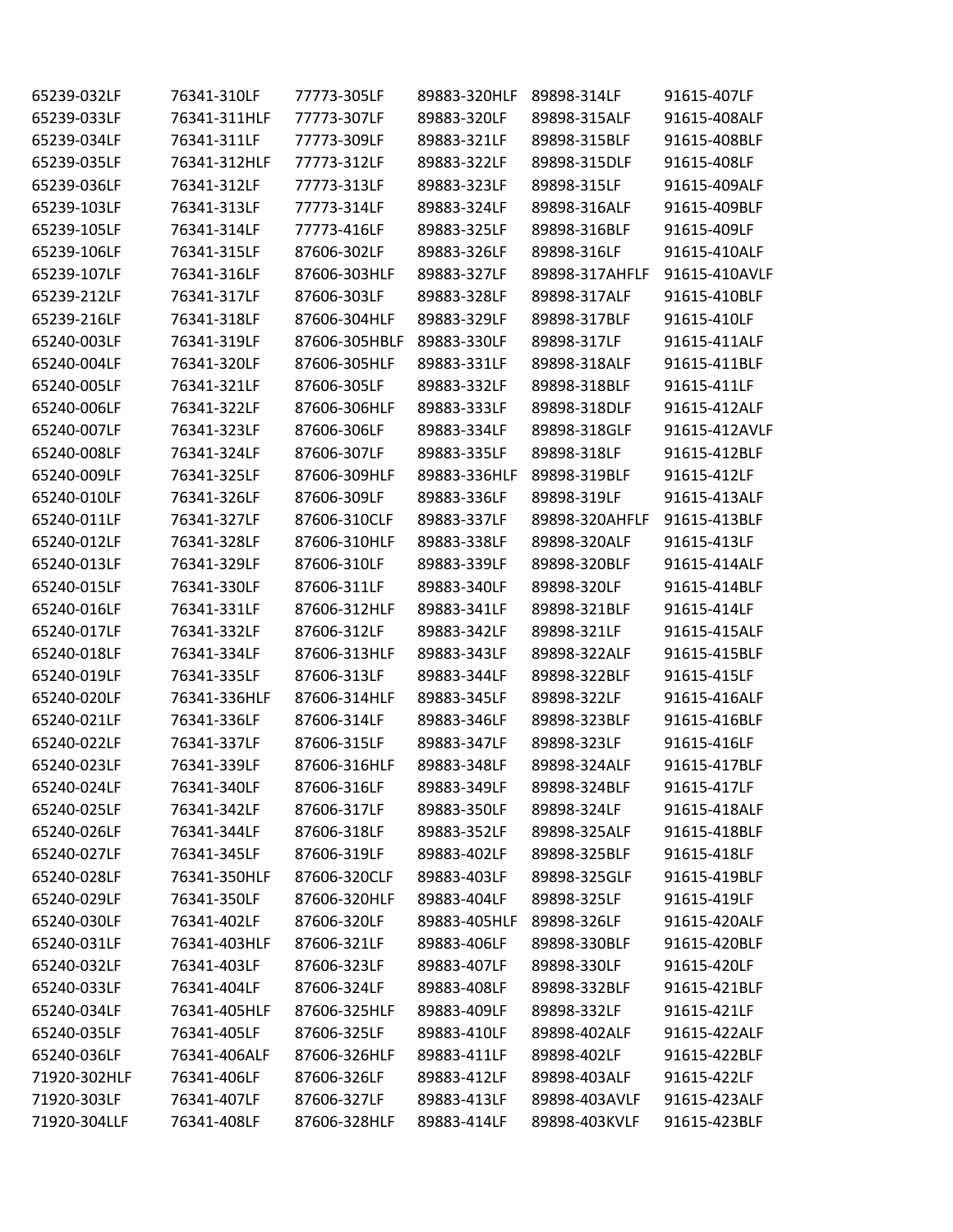| 71920-306HLF | 76341-409LF  | 87606-328LF  | 89883-415LF  | 89898-403LF    | 91615-423LF  |
|--------------|--------------|--------------|--------------|----------------|--------------|
| 71920-307LF  | 76341-410LF  | 87606-329LF  | 89883-416LF  | 89898-404ALF   | 91615-424ALF |
| 71920-308LF  | 76341-411LF  | 87606-330LF  | 89883-417HLF | 89898-404LF    | 91615-424BLF |
| 71920-309LF  | 76341-412LF  | 87606-331LF  | 89883-417LF  | 89898-405ALF   | 91615-424LF  |
| 71920-310HLF | 76341-413LF  | 87606-332LF  | 89883-418LF  | 89898-405BLF   | 91615-424VLF |
| 71920-310LF  | 76341-414LF  | 87606-333LF  | 89883-419LF  | 89898-405LF    | 91615-425ALF |
| 71920-311CLF | 76341-415LF  | 87606-334LF  | 89883-420LF  | 89898-406ALF   | 91615-425BLF |
| 71920-311LF  | 76341-416LF  | 87606-335LF  | 89883-421LF  | 89898-406LF    | 91615-425LF  |
| 71920-312LF  | 76341-417LF  | 87606-336LF  | 89883-422LF  | 89898-407ALF   | 91615-426LF  |
| 71920-313LF  | 76341-418LF  | 87606-337LF  | 89883-423LF  | 89898-407BLF   | 91615-803ALF |
| 71920-314LF  | 76341-419LF  | 87606-338LF  | 89883-424LF  | 89898-407LF    | 91615-805ALF |
| 71920-315LF  | 76341-420LF  | 87606-340LF  | 89883-425LF  | 89898-408ALF   | 91615-810ALF |
| 71920-316HLF | 76341-421LF  | 87606-342LF  | 89883-426LF  | 89898-408BLF   | 91618-306ALF |
| 71920-316LF  | 76341-422LF  | 87606-344LF  | 89883-427LF  | 89898-408LF    | 91618-306BLF |
| 71920-318LF  | 76341-424LF  | 87606-345LF  | 89883-428LF  | 89898-409ALF   | 91618-306LF  |
| 71920-320LF  | 76341-425LF  | 87606-350HLF | 89883-429LF  | 89898-409BLF   | 91618-307ALF |
| 71920-322LF  | 76341-426LF  | 87606-350LF  | 89883-430LF  | 89898-409LF    | 91618-307BLF |
| 71920-323LF  | 76341-427LF  | 87606-402LF  | 89883-431LF  | 89898-410AHFLF | 91618-307LF  |
| 71920-324LF  | 76341-428LF  | 87606-403LF  | 89883-432LF  | 89898-410ALF   | 91618-308ALF |
| 71920-325LF  | 76341-429LF  | 87606-405HLF | 89883-433LF  | 89898-410BLF   | 91618-308BLF |
| 71920-326LF  | 76341-430LF  | 87606-406LF  | 89883-434LF  | 89898-410KLF   | 91618-308LF  |
| 71920-330LF  | 76341-432LF  | 87606-407HLF | 89883-435LF  | 89898-410LF    | 91618-309ALF |
| 71920-331LF  | 76341-434LF  | 87606-407LF  | 89883-436LF  | 89898-411ALF   | 91618-309BLF |
| 71920-332LF  | 76341-436LF  | 87606-408HLF | 89883-437LF  | 89898-411BLF   | 91618-309LF  |
| 71920-334LF  | 76341-440LF  | 87606-409LF  | 89883-438LF  | 89898-411LF    | 91618-310ALF |
| 71920-336LF  | 76341-450LF  | 87606-410HLF | 89883-439LF  | 89898-412ALF   | 91618-310BLF |
| 71920-350LF  | 76342-302HLF | 87606-410LF  | 89883-440LF  | 89898-412BLF   | 91618-310LF  |
| 71920-402HLF | 76342-302LF  | 87606-411LF  | 89883-441LF  | 89898-412LF    | 91618-311ALF |
| 71920-402LF  | 76342-303HLF | 87606-413HLF | 89883-442LF  | 89898-413ALF   | 91618-311BLF |
| 71920-403LF  | 76342-303LF  | 87606-413LF  | 89883-443LF  | 89898-413BLF   | 91618-311LF  |
| 71920-404LF  | 76342-304HLF | 87606-414LF  | 89883-444LF  | 89898-413LF    | 91618-312ALF |
| 71920-405LF  | 76342-304LF  | 87606-415LF  | 89883-445LF  | 89898-414ALF   | 91618-312BLF |
| 71920-406LF  | 76342-305HLF | 87606-416LF  | 89883-446LF  | 89898-414BLF   | 91618-312LF  |
| 71920-407LF  | 76342-305LF  | 87606-417LF  | 89883-447LF  | 89898-414LF    | 91618-313ALF |
| 71920-408LF  | 76342-306HLF | 87606-418LF  | 89883-448LF  | 89898-415ALF   | 91618-313BLF |
| 71920-409LF  | 76342-306LF  | 87606-419LF  | 89883-449LF  | 89898-415BLF   | 91618-313LF  |
| 71920-410LF  | 76342-306SLF | 87606-421LF  | 89883-450LF  | 89898-415GLF   | 91618-314ALF |
| 71920-412LF  | 76342-307HLF | 87606-422LF  | 89883-710HLF | 89898-415KLF   | 91618-314BLF |
| 71920-412NLF | 76342-307LF  | 87606-423LF  | 89883-710LF  | 89898-415LF    | 91618-314LF  |
| 71920-413LF  | 76342-308HLF | 87606-424LF  | 89885-302HLF | 89898-416ALF   | 91618-315ALF |
| 71920-414LF  | 76342-308LF  | 87606-425HLF | 89885-302LF  | 89898-416BLF   | 91618-315BLF |
| 71920-415LF  | 76342-309HLF | 87606-425LF  | 89885-303HLF | 89898-416LF    | 91618-315LF  |
| 71920-416LF  | 76342-309LF  | 87606-426LF  | 89885-303LF  | 89898-417ALF   | 91618-316ALF |
| 71920-418LF  | 76342-310HLF | 87606-427LF  | 89885-304HLF | 89898-417BLF   | 91618-316BLF |
| 71920-420LF  | 76342-310LF  | 87606-428LF  | 89885-304LF  | 89898-417LF    | 91618-316LF  |
| 71920-424LF  | 76342-311HLF | 87606-430LF  | 89885-304LLF | 89898-418ALF   | 91618-317ALF |
| 71920-425LF  | 76342-311LF  | 87606-431LF  | 89885-305LF  | 89898-418BLF   | 91618-317BLF |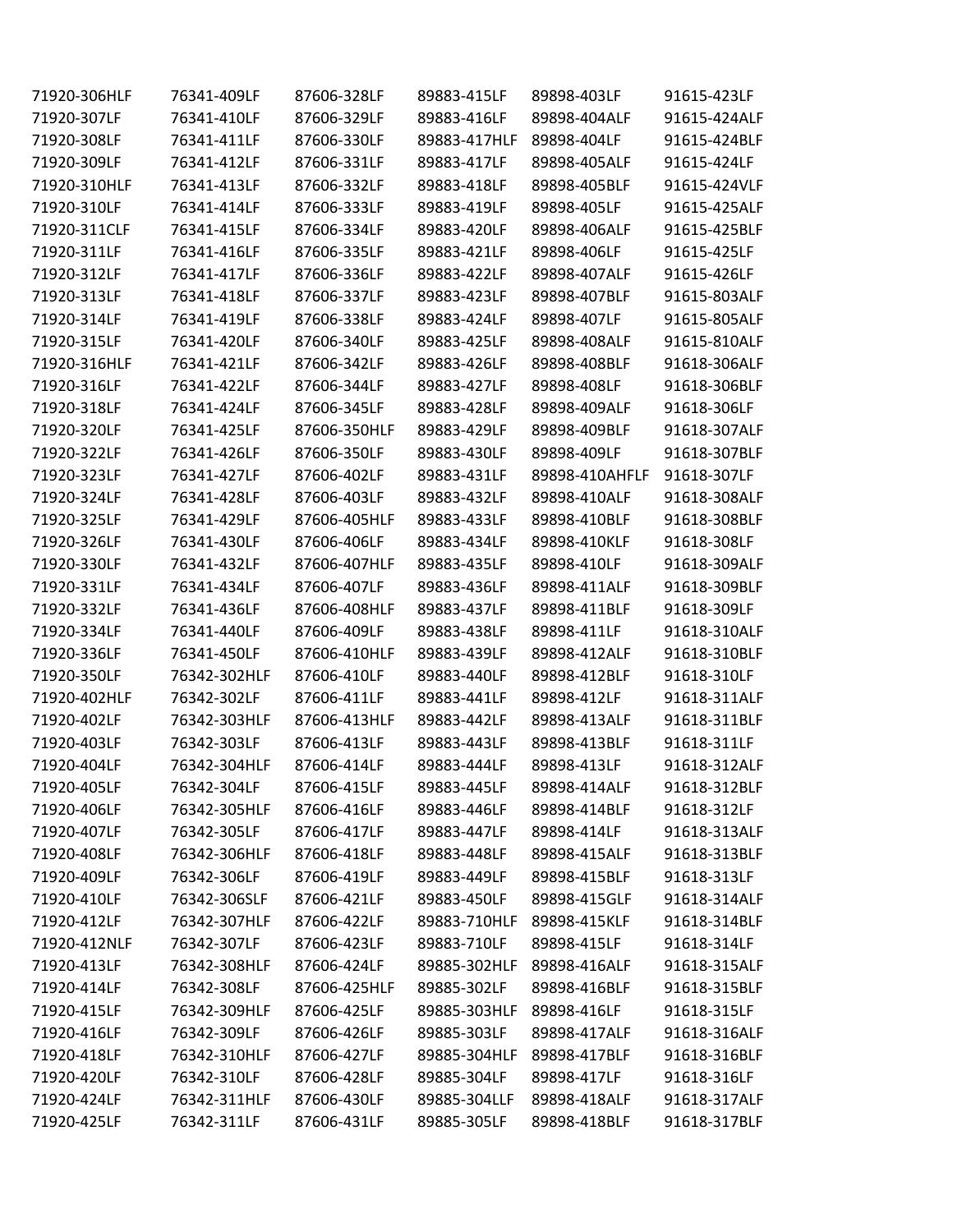| 71920-426LF  | 76342-312LF   | 87606-432LF  | 89885-306LF  | 89898-418LF  | 91618-317LF  |
|--------------|---------------|--------------|--------------|--------------|--------------|
| 71920-436LF  | 76342-313HLF  | 87606-434LF  | 89885-307LF  | 89898-419BLF | 91618-318ALF |
| 71959-301LF  | 76342-313LF   | 87606-435LF  | 89885-308LF  | 89898-419LF  | 91618-318BLF |
| 71959-302LF  | 76342-314LF   | 87606-436LF  | 89885-309LF  | 89898-420ALF | 91618-318LF  |
| 71959-303LF  | 76342-315HLF  | 87606-437LF  | 89885-310HLF | 89898-420BLF | 91618-319BLF |
| 71959-305LF  | 76342-315LF   | 87606-438LF  | 89885-310LF  | 89898-420LF  | 91618-319LF  |
| 71966-303LF  | 76342-316LF   | 87606-440LF  | 89885-311LF  | 89898-421BLF | 91618-320ALF |
| 71966-304LF  | 76342-317LF   | 87606-442LF  | 89885-312LF  | 89898-421LF  | 91618-320BLF |
| 71966-305LF  | 76342-318HLF  | 87606-445LF  | 89885-313LF  | 89898-422ALF | 91618-320LF  |
| 71966-307LF  | 76342-318LF   | 87606-450HLF | 89885-314LF  | 89898-422BLF | 91618-321BLF |
| 71966-308LF  | 76342-319LF   | 87606-450LF  | 89885-315LF  | 89898-422LF  | 91618-321LF  |
| 71966-310LF  | 76342-320HLF  | 87606-602LF  | 89885-316LF  | 89898-423BLF | 91618-322ALF |
| 71966-311LF  | 76342-320LF   | 87606-603LF  | 89885-317LF  | 89898-423LF  | 91618-322BLF |
| 71966-312LF  | 76342-320SLF  | 87606-604LF  | 89885-318LF  | 89898-424ALF | 91618-322LF  |
| 71977-308LF  | 76342-321LF   | 87606-605LF  | 89885-319LF  | 89898-424BLF | 91618-323BLF |
| 71991-302HLF | 76342-322LF   | 87606-606LF  | 89885-320LF  | 89898-424LF  | 91618-323LF  |
| 71991-303HLF | 76342-323LF   | 87606-607LF  | 89885-321LF  | 89898-425ALF | 91618-324ALF |
| 71991-303LF  | 76342-324CLF  | 87606-608LF  | 89885-322LF  | 89898-425BLF | 91618-324BLF |
| 71991-304HLF | 76342-324HLF  | 87606-609LF  | 89885-323LF  | 89898-425LF  | 91618-324LF  |
| 71991-304LF  | 76342-324LF   | 87606-610LF  | 89885-324LF  | 89898-426ALF | 91618-325ALF |
| 71991-305HLF | 76342-325HLF  | 87606-611LF  | 89885-325HLF | 89898-426LF  | 91618-325BLF |
| 71991-305LF  | 76342-325LF   | 87606-612LF  | 89885-325LF  | 89898-427ALF | 91618-325LF  |
| 71991-306HLF | 76342-326LF   | 87606-613LF  | 89885-326LF  | 89898-430LF  | 91618-327LF  |
| 71991-306LF  | 76342-327LF   | 87606-614LF  | 89885-327LF  | 91601-302ALF | 91618-330LF  |
| 71991-307HLF | 76342-328LF   | 87606-615LF  | 89885-331LF  | 91601-302LF  | 91618-332LF  |
| 71991-307LF  | 76342-329LF   | 87606-616LF  | 89885-332HLF | 91601-303ALF | 91618-406ALF |
| 71991-308GLF | 76342-330LF   | 87606-617LF  | 89885-332LF  | 91601-303LF  | 91618-406BLF |
| 71991-308HLF | 76342-330SLF  | 87606-618LF  | 89885-334LF  | 91601-304ALF | 91618-406LF  |
| 71991-308LF  | 76342-331LF   | 87606-619LF  | 89885-335LF  | 91601-304KLF | 91618-407ALF |
| 71991-309HLF | 76342-332LF   | 87606-620LF  | 89885-336LF  | 91601-304LF  | 91618-407BLF |
| 71991-309LF  | 76342-333LF   | 87606-625LF  | 89885-340HLF | 91601-305ALF | 91618-407LF  |
| 71991-310GLF | 76342-334LF   | 87606-627LF  | 89885-340LF  | 91601-305GLF | 91618-408ALF |
| 71991-310HLF | 76342-335LF   | 87606-630LF  | 89885-342LF  | 91601-305LF  | 91618-408BLF |
| 71991-310LF  | 76342-336LF   | 87606-631LF  | 89885-345LF  | 91601-306ALF | 91618-408LF  |
| 71991-311LF  | 76342-338LF   | 87606-632LF  | 89885-350LF  | 91601-306KLF | 91618-409ALF |
| 71991-312HLF | 76342-339LF   | 87606-635LF  | 89885-402LF  | 91601-306LF  | 91618-409BLF |
| 71991-312LF  | 76342-340LF   | 87606-803HLF | 89885-403LF  | 91601-307ALF | 91618-409LF  |
| 71991-313HLF | 76342-345LF   | 87606-803LF  | 89885-404LF  | 91601-307LF  | 91618-410ALF |
| 71991-313LF  | 76342-346LF   | 87606-804HLF | 89885-405LF  | 91601-308ALF | 91618-410BLF |
| 71991-314HLF | 76342-350LF   | 87606-804LF  | 89885-406LF  | 91601-308GLF | 91618-410LF  |
| 71991-314LF  | 76342-402LF   | 87606-805HLF | 89885-407LF  | 91601-308LF  | 91618-411ALF |
| 71991-315LF  | 76342-403LF   | 87606-805LF  | 89885-408LF  | 91601-309ALF | 91618-411BLF |
| 71991-316HLF | 76342-404LF   | 87606-806LF  | 89885-409LF  | 91601-309LF  | 91618-411LF  |
| 71991-316LF  | 76342-405HLF  | 87606-807LF  | 89885-409NLF | 91601-310ALF | 91618-412ALF |
| 71991-317LF  | 76342-405LF   | 87606-808LF  | 89885-410LF  | 91601-310GLF | 91618-412BLF |
| 71991-318LF  | 76342-406LF   | 87606-809LF  | 89885-412LF  | 91601-310LF  | 91618-412LF  |
| 71991-319LF  | 76342-406VHLF | 87606-811LF  | 89885-414LF  | 91601-311ALF | 91618-413ALF |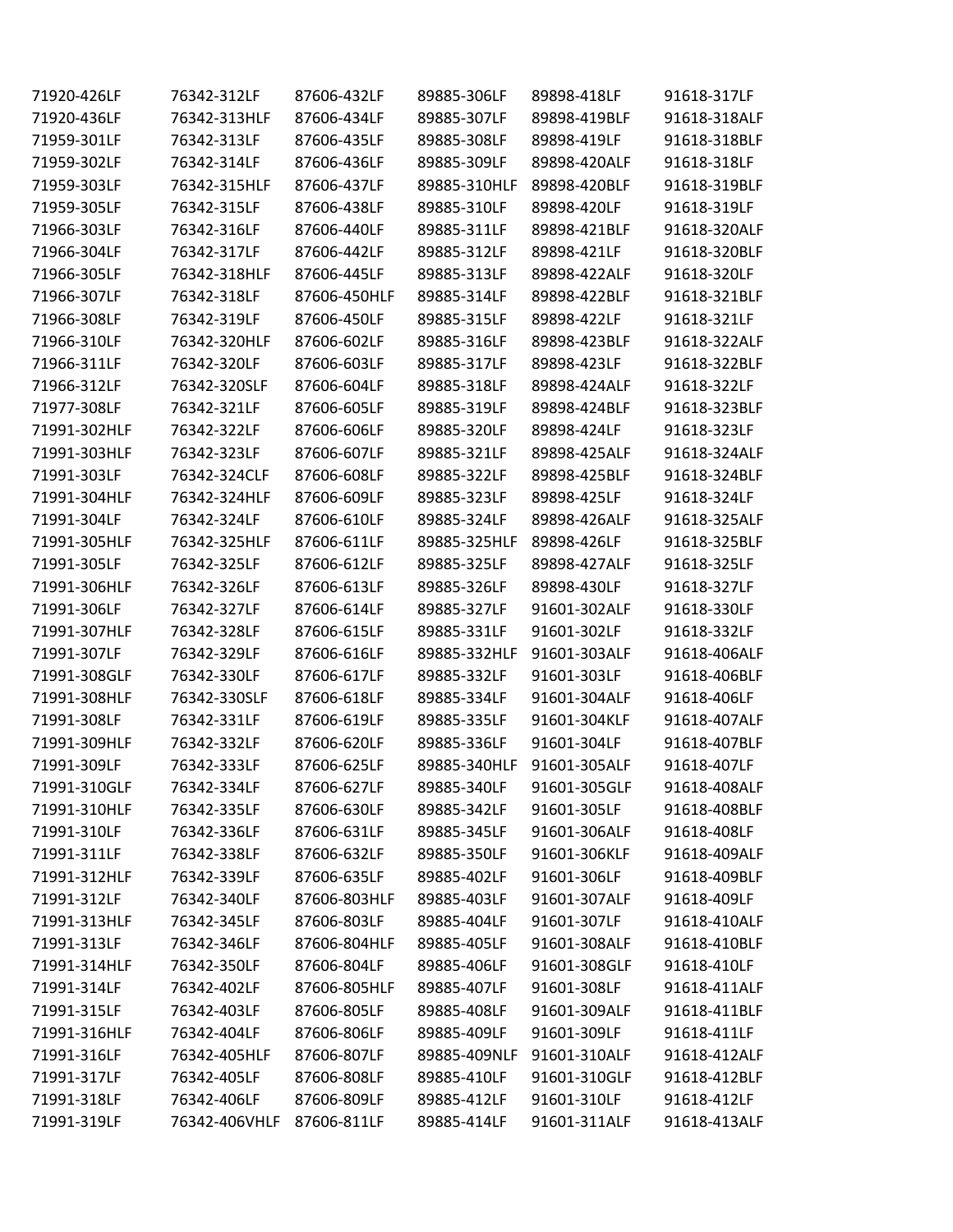| 71991-320BLF | 76342-407HLF | 87606-812HLF | 89885-415LF              | 91601-311LF   | 91618-413BLF |
|--------------|--------------|--------------|--------------------------|---------------|--------------|
| 71991-320LF  | 76342-408CLF | 87606-812LF  | 89885-417LF              | 91601-312ALF  | 91618-413LF  |
| 71991-320SLF | 76342-408LF  | 87606-813HLF | 89885-418LF              | 91601-312LF   | 91618-414ALF |
| 71991-321LF  | 76342-409LF  | 87606-813LF  | 89885-420LF              | 91601-313ALF  | 91618-414BLF |
| 71991-322HLF | 76342-410HLF | 87606-814LF  | 89885-421LF              | 91601-313LF   | 91618-414LF  |
| 71991-322LF  | 76342-410LF  | 87606-815HLF | 89885-422LF              | 91601-314ALF  | 91618-415ALF |
| 71991-323LF  | 76342-411LF  | 87606-815LF  | 89885-424LF              | 91601-314LF   | 91618-415BLF |
| 71991-324HLF | 76342-412LF  | 87606-816HLF | 89885-426LF              | 91601-315LF   | 91618-415LF  |
| 71991-324LF  | 76342-413LF  | 87606-816LF  | 89885-427LF              | 91601-316ALF  | 91618-416ALF |
| 71991-325HLF | 76342-414LF  | 87606-817LF  | 89885-431LF              | 91601-316GLF  | 91618-416BLF |
| 71991-325LF  | 76342-415LF  | 87606-820HLF | 89885-432LF              | 91601-316LF   | 91618-416LF  |
| 71991-326LF  | 76342-416LF  | 87606-820LF  | 89885-434LF              | 91601-317LF   | 91618-417ALF |
| 71991-327LF  | 76342-417LF  | 87606-824HLF | 89885-435LF              | 91601-318ALF  | 91618-417BLF |
| 71991-328LF  | 76342-418LF  | 87606-824LF  | 89885-436LF              | 91601-318LF   | 91618-417LF  |
| 71991-329LF  | 76342-419LF  | 87606-825LF  | 89885-440LF              | 91601-319LF   | 91618-418ALF |
| 71991-330BLF | 76342-420LF  | 87606-828HLF | 89885-442LF              | 91601-320ALF  | 91618-418BLF |
| 71991-330HLF | 76342-422LF  | 87606-828LF  | 89885-445LF              | 91601-320LF   | 91618-418LF  |
| 71991-330LF  | 76342-424HLF | 87606-830LF  | 89885-450LF              | 91601-321ALF  | 91618-419BLF |
| 71991-330SLF | 76342-424LF  | 87606-832LF  | 89885-805HLF             | 91601-321LF   | 91618-419LF  |
| 71991-331LF  | 76342-425LF  | 87606-836HLF | 89885-810HLF             | 91601-322ALF  | 91618-420ALF |
| 71991-332HLF | 76342-426LF  | 87606-840HLF | 89891-302HLF             | 91601-322LF   | 91618-420BLF |
| 71991-332LF  | 76342-427LF  | 87606-850HLF | 89891-302LF              | 91601-323LF   | 91618-420LF  |
| 71991-333LF  | 76342-430LF  | 87606-850LF  | 89891-303LF              | 91601-324LF   | 91618-421BLF |
| 71991-334LF  | 76342-432LF  | 87627-302LF  | 89891-304LF              | 91601-325LF   | 91618-421LF  |
| 71991-335LF  | 76342-433LF  | 87627-303LF  | 89891-305HLF             | 91601-402ALF  | 91618-422ALF |
| 71991-336LF  | 76342-434LF  | 87627-304LF  | 89891-305LF              | 91601-402LF   | 91618-422BLF |
| 71991-339LF  | 76342-436LF  | 87627-305LF  | 89891-306LF              | 91601-403ALF  | 91618-422LF  |
| 71991-340LF  | 76342-438LF  | 87627-308LF  | 89891-307LF              | 91601-403GLF  | 91618-423BLF |
| 71991-341LF  | 76342-440LF  | 87627-404LF  | 89891-308HLF             | 91601-403KVLF | 91618-423LF  |
| 71991-343LF  | 76342-450LF  | 87654-303LF  | 89891-308LF              | 91601-403LF   | 91618-424ALF |
| 71991-344LF  | 76342-806LF  | 89847-302LF  | 89891-309LF              | 91601-404ALF  | 91618-424BLF |
| 71991-345LF  | 76342-807LF  | 89847-303LF  | 89891-310HLF 91601-404LF |               | 91618-424LF  |
| 71991-346LF  | 76347-301LF  | 89847-304HLF | 89891-310LF              | 91601-405ALF  | 91618-425ALF |
| 71991-347LF  | 76347-302LF  | 89847-304LF  | 89891-311LF              | 91601-405LF   | 91618-425BLF |
| 71991-349LF  | 76347-311LF  | 89847-305LF  | 89891-312HLF             | 91601-406ALF  | 91618-425LF  |
| 71991-350LF  | 76347-312LF  | 89847-306LF  | 89891-312LF              | 91601-406AVLF | 91618-806ALF |
| 71991-402LF  | 76347-341LF  | 89847-307LF  | 89891-313HLF             | 91601-406GLF  | 91618-806BLF |
| 71991-403HLF | 76347-342LF  | 89847-308LF  | 89891-313LF              | 91601-406LF   | 91618-810ALF |
| 71991-403LF  | 76347-401LF  | 89847-309LF  | 89891-314LF              | 91601-407LF   | 91618-827ALF |
| 71991-404LF  | 76347-402LF  | 89847-310LF  | 89891-315HLF             | 91601-408ALF  | 91625-317LF  |
| 71991-405LF  | 76347-403LF  | 89847-311LF  | 89891-315LF              | 91601-408GLF  | 91625-318LF  |
| 71991-406HLF | 76347-411LF  | 89847-312LF  | 89891-316LF              | 91601-408LF   | 91625-319LF  |
| 71991-406LF  | 76347-412LF  | 89847-313LF  | 89891-317LF              | 91601-409ALF  | 91625-320LF  |
| 71991-407LF  | 76347-441LF  | 89847-314LF  | 89891-318LF              | 91601-409GLF  | 91625-420LF  |
| 71991-408LF  | 76347-442LF  | 89847-315LF  | 89891-319HLF             | 91601-409LF   | 91625-604LF  |
| 71991-409BLF | 76357-301LF  | 89847-316LF  | 89891-319LF              | 91601-410ALF  | 91687-302LF  |
| 71991-409LF  | 76357-311LF  | 89847-317LF  | 89891-320LF              | 91601-410LF   | 91687-303LF  |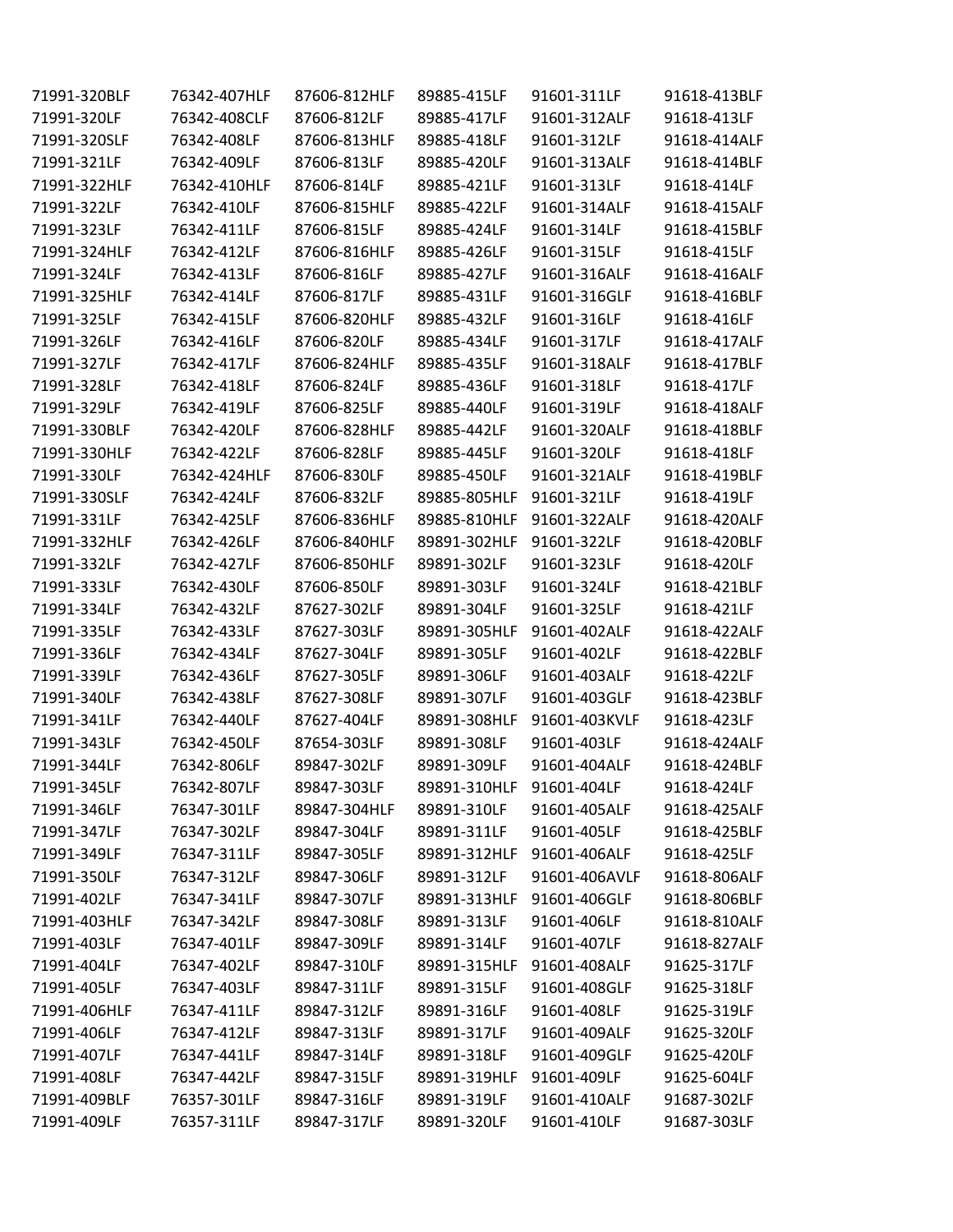| 71991-409NLF | 76357-401LF | 89847-318LF | 89891-321LF  | 91601-411ALF | 91687-304LF |
|--------------|-------------|-------------|--------------|--------------|-------------|
| 71991-410LF  | 76357-411LF | 89847-319LF | 89891-322LF  | 91601-411LF  | 91687-305LF |
| 71991-411HLF | 76382-302LF | 89847-320LF | 89891-323LF  | 91601-412ALF | 91687-306LF |
| 71991-411LF  | 76382-303LF | 89847-321LF | 89891-324LF  | 91601-412LF  | 91687-307LF |
| 71991-412LF  | 76382-304LF | 89847-322LF | 89891-325LF  | 91601-413LF  | 91687-308LF |
| 71991-413LF  | 76382-305LF | 89847-323LF | 89891-326LF  | 91601-414ALF | 91687-309LF |
| 71991-414LF  | 76382-306LF | 89847-324LF | 89891-328LF  | 91601-414LF  | 91687-310LF |
| 71991-415LF  | 76382-307LF | 89847-325LF | 89891-329LF  | 91601-415LF  | 91687-311LF |
| 71991-416HLF | 76382-308LF | 89847-326LF | 89891-331LF  | 91601-416ALF | 91687-312LF |
| 71991-416LF  | 76382-309LF | 89847-327LF | 89891-332LF  | 91601-416LF  | 91687-313LF |
| 71991-417HLF | 76382-310LF | 89847-328LF | 89891-334LF  | 91601-417LF  | 91687-314LF |
| 71991-417LF  | 76382-311LF | 89847-329LF | 89891-335LF  | 91601-418LF  | 91687-315LF |
| 71991-418HLF | 76382-312LF | 89847-330LF | 89891-336LF  | 91601-419LF  | 91687-316LF |
| 71991-418LF  | 76382-313LF | 89847-331LF | 89891-337LF  | 91601-420LF  | 91687-317LF |
| 71991-419LF  | 76382-314LF | 89847-332LF | 89891-338LF  | 91601-421ALF | 91687-318LF |
| 71991-420LF  | 76382-315LF | 89847-334LF | 89891-340LF  | 91601-421LF  | 91687-319LF |
| 71991-421LF  | 76382-316LF | 89847-335LF | 89891-342LF  | 91601-422LF  | 91687-320LF |
| 71991-422LF  | 76382-317LF | 89847-336LF | 89891-345LF  | 91601-423LF  | 91687-321LF |
| 71991-423LF  | 76382-318LF | 89847-337LF | 89891-350HLF | 91601-424LF  | 91687-322LF |
| 71991-424LF  | 76382-319LF | 89847-338LF | 89891-350LF  | 91601-425LF  | 91687-323LF |
| 71991-425LF  | 76382-320LF | 89847-340LF | 89891-402LF  | 91601-803ALF | 91687-324LF |
| 71991-426LF  | 76382-321LF | 89847-342LF | 89891-403HLF | 91601-804ALF | 91687-325LF |
| 71991-427LF  | 76382-322LF | 89847-345LF | 89891-403LF  | 91601-805ALF | 91687-326LF |
| 71991-428LF  | 76382-323LF | 89847-402LF | 89891-404LF  | 91601-806ALF | 91687-327LF |
| 71991-429LF  | 76382-324LF | 89847-403LF | 89891-405LF  | 91601-807ALF | 91687-328LF |
| 71991-430LF  | 76382-325LF | 89847-404LF | 89891-406LF  | 91601-808ALF | 91687-329LF |
| 71991-431LF  | 76382-326LF | 89847-405LF | 89891-407LF  | 91601-809ALF | 91687-330LF |
| 71991-432LF  | 76382-327LF | 89847-406LF | 89891-408LF  | 91601-810ALF | 91687-331LF |
| 71991-433LF  | 76382-328LF | 89847-407LF | 89891-409LF  | 91601-812ALF | 91687-332LF |
| 71991-434LF  | 76382-330LF | 89847-408LF | 89891-410LF  | 91614-303ALF | 91687-333LF |
| 71991-435LF  | 76382-332LF | 89847-409LF | 89891-411LF  | 91614-303LF  | 91687-334LF |
| 71991-436LF  | 76382-334LF | 89847-410LF | 89891-412LF  | 91614-304ALF | 91687-335LF |
| 71991-439LF  | 76382-335LF | 89847-411LF | 89891-413LF  | 91614-304LF  | 91687-336LF |
| 71991-440LF  | 76382-336LF | 89847-412LF | 89891-414LF  | 91614-305ALF | 91687-404LF |
| 71991-445LF  | 76382-402LF | 89847-413LF | 89891-415LF  | 91614-305LF  | 91687-407LF |
| 71991-446LF  | 76382-403LF | 89847-414LF | 89891-416LF  | 91614-306ALF | 91687-419LF |
| 71991-450LF  | 76382-404LF | 89847-415LF | 89891-417LF  | 91614-306GLF | 91687-420LF |
| 71991-602LF  | 76382-405LF | 89847-416LF | 89891-418LF  | 91614-306LF  | 91687-421LF |
| 71991-605LF  | 76382-406LF | 89847-417LF | 89891-419LF  | 91614-307ALF | 91687-422LF |
| 71991-610HLF | 76382-407LF | 89847-418LF | 89891-420LF  | 91614-307LF  | 91687-425LF |
| 71991-610LF  | 76382-408LF | 89847-419LF | 89891-421LF  | 91614-308ALF | 91687-426LF |
| 71991-610SLF | 76382-409LF | 89847-420LF | 89891-422LF  | 91614-308LF  | 91687-427LF |
| 71991-613LF  | 76382-410LF | 89847-421LF | 89891-423LF  | 91614-309ALF | 91687-428LF |
| 71991-617LF  | 76382-411LF | 89847-422LF | 89891-424LF  | 91614-309LF  | 91687-429LF |
| 71991-620LF  | 76382-412LF | 89847-423LF | 89891-425LF  | 91614-310ALF | 91687-431LF |
| 71991-640LF  | 76382-413LF | 89847-424LF | 89891-426LF  | 91614-310GLF | 91687-432LF |
| 71991-802LF  | 76382-414LF | 89847-425LF | 89891-427LF  | 91614-310LF  | 91687-433LF |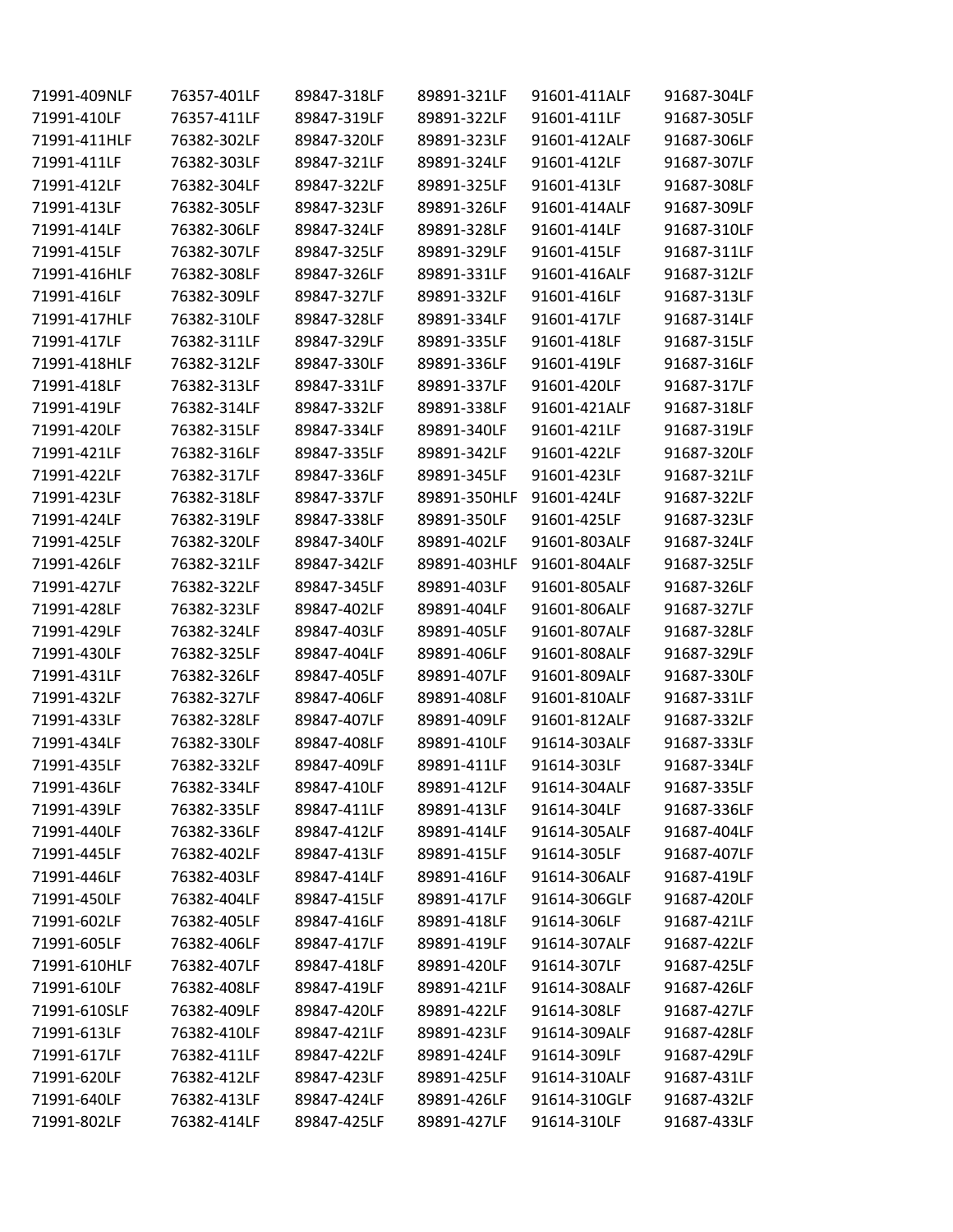| 71991-803LF   | 76382-415LF | 89847-426LF  | 89891-428LF  | 91614-311LF   | 91687-434LF  |
|---------------|-------------|--------------|--------------|---------------|--------------|
| 71991-804HLF  | 76382-416LF | 89847-427LF  | 89891-430LF  | 91614-312ALF  | 91687-435LF  |
| 71991-805HLF  | 76382-417LF | 89847-428LF  | 89891-431LF  | 91614-312LF   | 91687-436LF  |
| 71991-805LF   | 76382-418LF | 89847-430LF  | 89891-432LF  | 91614-313LF   | 95200-301LF  |
| 71991-806LF   | 76382-420LF | 89847-431LF  | 89891-434LF  | 91614-314ALF  | 95200-302LF  |
| 71991-807LF   | 76382-424LF | 89847-432LF  | 89891-435LF  | 91614-314LF   | 95200-303LF  |
| 71991-808LF   | 76382-426LF | 89847-434LF  | 89891-436LF  | 91614-315ALF  | 95200-304LF  |
| 71991-809LF   | 76382-427LF | 89847-435LF  | 89891-437LF  | 91614-315GLF  | 95200-403LF  |
| 71991-810LF   | 76382-432LF | 89847-436LF  | 89891-438LF  | 91614-315LF   | 95200-404LF  |
| 71991-813HLF  | 76383-302LF | 89847-437LF  | 89891-440LF  | 91614-316LF   | 95216-3211LF |
| 71991-813LF   | 76383-303LF | 89847-438LF  | 89891-442LF  | 91614-317LF   | 95228-301LF  |
| 71991-816LF   | 76383-304LF | 89847-440LF  | 89891-445LF  | 91614-318LF   | 95234-301LF  |
| 71991-817LF   | 76383-305LF | 89847-442LF  | 89891-450HLF | 91614-319LF   | 95234-302LF  |
| 71991-818LF   | 76383-306LF | 89847-445LF  | 89891-450LF  | 91614-320ALF  | 95234-303LF  |
| 71991-820HLF  | 76383-307LF | 89847-450LF  | 89891-611LF  | 91614-320LF   | 95234-304LF  |
| 71991-820LF   | 76383-308LF | 89852-301LF  | 89891-830HLF | 91614-321LF   | 95234-305LF  |
| 71991-824LF   | 76383-309LF | 89852-303LF  | 89891-850HLF | 91614-322LF   | 95234-306LF  |
| 71991-830LF   | 76383-310LF | 89852-304HLF | 89892-302LF  | 91614-323LF   | 95242-303ALF |
| 71991-840LF   | 76383-311LF | 89882-302LF  | 89892-303LF  | 91614-324LF   | 95242-305BLF |
| 71994-301LF   | 76383-312LF | 89882-303LF  | 89892-304LF  | 91614-325LF   | 95242-306ALF |
| 71994-302LF   | 76383-313LF | 89882-304LF  | 89892-305LF  | 91614-403ALF  | 95242-306BLF |
| 71998-303LF   | 76383-314LF | 89882-305LF  | 89892-306LF  | 91614-403LF   | 95242-308ALF |
| 71998-308LF   | 76383-315LF | 89882-306HLF | 89892-307LF  | 91614-404ALF  | 95242-309BLF |
| 71998-313LF   | 76383-316LF | 89882-306LF  | 89892-308LF  | 91614-404AVLF | 95242-315ALF |
| 73324-303LF   | 76383-317LF | 89882-307LF  | 89892-309LF  | 91614-404KVLF | 95242-315BLF |
| 73324-304LF   | 76383-318LF | 89882-308LF  | 89892-310LF  | 91614-404LF   | 95242-317ALF |
| 73324-310LF   | 76383-319LF | 89882-309LF  | 89892-311LF  | 91614-405ALF  | 95242-317BLF |
| 75915-302GLF  | 76383-320LF | 89882-310LF  | 89892-312LF  | 91614-405LF   | 95242-403ALF |
| 75915-302HLF  | 76383-321LF | 89882-311LF  | 89892-313LF  | 91614-406ALF  | 95242-403BLF |
| 75915-302LF   | 76383-322LF | 89882-312LF  | 89892-314LF  | 91614-406LF   | 95242-403LF  |
| 75915-303HBLF | 76383-323LF | 89882-313LF  | 89892-315LF  | 91614-407ALF  | 95242-405BLF |
| 75915-303LF   | 76383-325LF | 89882-314LF  | 89892-316LF  | 91614-407LF   | 95242-407BLF |
| 75915-304GLF  | 76383-326LF | 89882-315LF  | 89892-317LF  | 91614-408ALF  | 95242-409ALF |
| 75915-304HLF  | 76383-327LF | 89882-316LF  | 89892-318LF  | 91614-408LF   | 95242-409BLF |
| 75915-304LF   | 76383-328LF | 89882-317LF  | 89892-319LF  | 91614-409ALF  | 95242-409LF  |
| 75915-305GLF  | 76383-330LF | 89882-318LF  | 89892-320LF  | 91614-409LF   | 95242-412BLF |
| 75915-305HLF  | 76383-332LF | 89882-319LF  | 89892-321LF  | 91614-410ALF  | 95242-412LF  |
| 75915-305LF   | 76383-333LF | 89882-320LF  | 89892-322LF  | 91614-410LF   | 95242-424BLF |
| 75915-306GLF  | 76383-336LF | 89882-321LF  | 89892-323LF  | 91614-411LF   | 95242-424LF  |
| 75915-306HLF  | 76383-402LF | 89882-322LF  | 89892-324LF  | 91614-412ALF  | 95257-301HLF |
| 75915-306LF   | 76383-403LF | 89882-323LF  | 89892-325LF  | 91614-412LF   | 95264-301HLF |
| 75915-307LF   | 76383-404LF | 89882-324LF  | 89892-326LF  | 91614-413LF   | 95264-301LF  |
| 75915-308HLF  | 76383-405LF | 89882-325LF  | 89892-327LF  | 91614-414ALF  | 95264-302LF  |
| 75915-308LF   | 76383-406LF | 89882-326LF  | 89892-328LF  | 91614-414LF   | 95264-303LF  |
| 75915-309LF   | 76383-407LF | 89882-327LF  | 89892-330LF  | 91614-415LF   | 95264-304HLF |
| 75915-310HLF  | 76383-408LF | 89882-328LF  | 89892-331LF  | 91614-416LF   | 95264-304LF  |
| 75915-310LF   | 76383-409LF | 89882-329LF  | 89892-332LF  | 91614-417LF   | 95264-308HLF |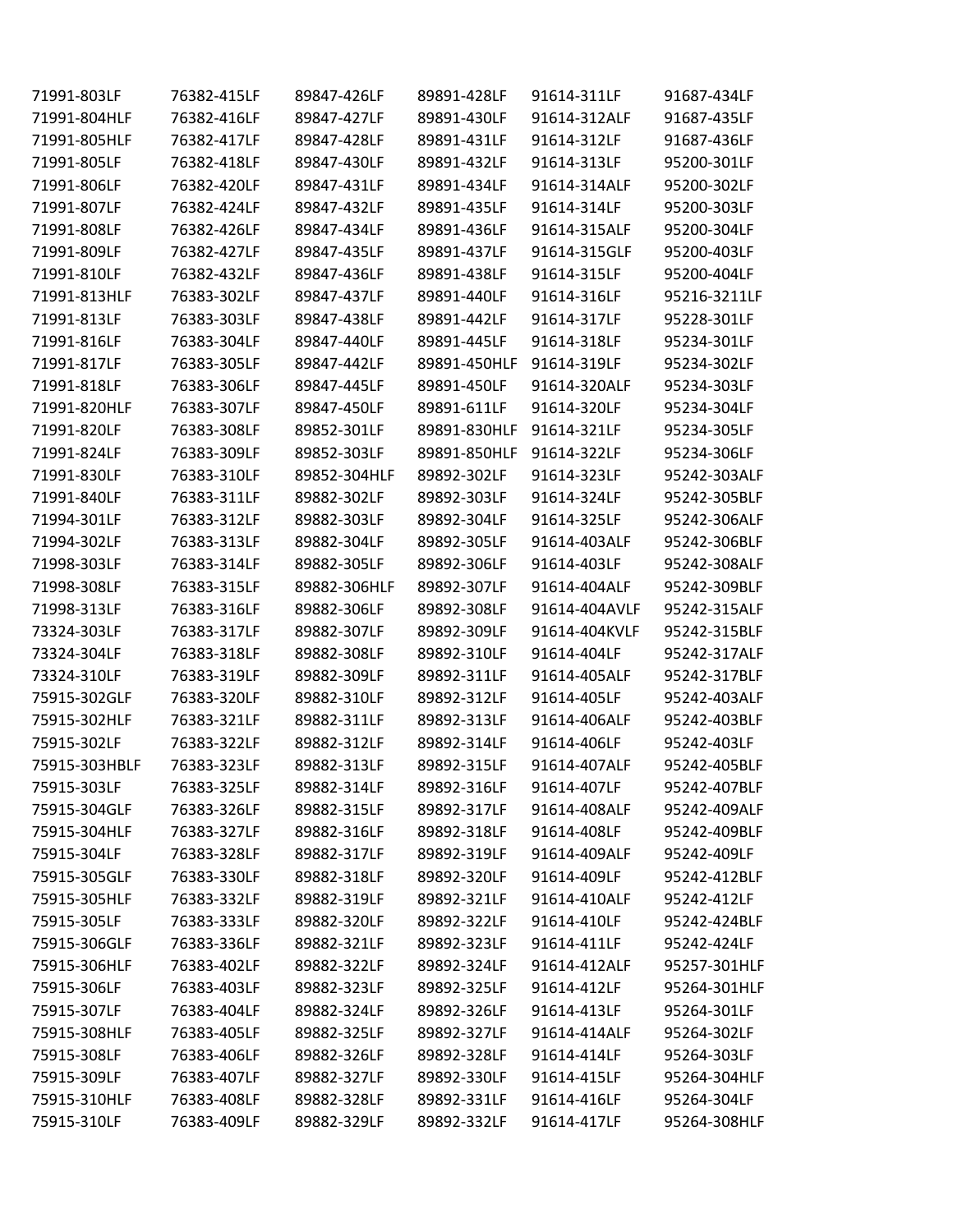| 75915-311LF  | 76383-410LF  | 89882-330LF  | 89892-334LF  | 91614-418LF   | 95264-308LF  |
|--------------|--------------|--------------|--------------|---------------|--------------|
| 75915-312LF  | 76383-411LF  | 89882-331LF  | 89892-335LF  | 91614-419LF   | 95264-309LF  |
| 75915-313LF  | 76383-412LF  | 89882-332LF  | 89892-336LF  | 91614-420LF   | 95290-303ALF |
| 75915-314LF  | 76383-413LF  | 89882-333LF  | 89892-337LF  | 91614-421LF   | 95290-304ALF |
| 75915-315HLF | 76383-414LF  | 89882-334LF  | 89892-338LF  | 91614-422LF   | 95290-305ALF |
| 75915-315LF  | 76383-415LF  | 89882-335LF  | 89892-340LF  | 91614-423LF   | 95290-305BLF |
| 75915-316LF  | 76383-416LF  | 89882-336LF  | 89892-342LF  | 91614-424LF   | 95290-305KLF |
| 75915-317LF  | 76383-417LF  | 89882-337LF  | 89892-345LF  | 91614-425LF   | 95290-306ALF |
| 75915-318HLF | 76383-418LF  | 89882-338LF  | 89892-350LF  | 91615-303ALF  | 95290-306LF  |
| 75915-318LF  | 76383-419LF  | 89882-339LF  | 89892-402LF  | 91615-303BLF  | 95290-325LF  |
| 75915-319LF  | 76383-420LF  | 89882-340LF  | 89892-403CLF | 91615-303LF   | 95290-405ALF |
| 75915-320HLF | 76383-422LF  | 89882-341LF  | 89892-403LF  | 91615-304ALF  | 95290-405BLF |
| 75915-320LF  | 76383-425LF  | 89882-342LF  | 89892-404LF  | 91615-304BLF  | 95290-405KLF |
| 75915-321LF  | 76383-426LF  | 89882-343LF  | 89892-405LF  | 91615-304LF   | 95290-405LF  |
| 75915-322LF  | 76383-427LF  | 89882-344LF  | 89892-406LF  | 91615-305ALF  | 95290-406ALF |
| 75915-323LF  | 76383-433LF  | 89882-345LF  | 89892-407LF  | 91615-305ANLF | 95290-406BLF |
| 75915-324LF  | 76383-434LF  | 89882-346LF  | 89892-408LF  | 91615-305BLF  | 95290-406KLF |
| 75915-325HLF | 76384-302LF  | 89882-347LF  | 89892-409LF  | 91615-305LF   | 95290-406LF  |
| 75915-325LF  | 76384-303LF  | 89882-348LF  | 89892-410LF  | 91615-306ALF  | 95296-510LF  |
| 75915-326LF  | 76384-303RLF | 89882-349LF  | 89892-411LF  | 91615-306BLF  | 98481-302LF  |
| 75915-327LF  | 76384-304LF  | 89882-350LF  | 89892-412LF  | 91615-306LF   | 98481-303LF  |
| 75915-328LF  | 76384-305LF  | 89882-402HLF | 89892-413LF  | 91615-307ALF  | 98481-304LF  |
| 75915-329LF  | 76384-306LF  | 89882-402LF  | 89892-414LF  | 91615-307BLF  | 98481-305LF  |
| 75915-331LF  | 76384-307LF  | 89882-403LF  | 89892-415LF  | 91615-307LF   | 98481-306LF  |
| 75915-332LF  | 76384-308LF  | 89882-404LF  | 89892-416LF  | 91615-308ALF  | 98481-309LF  |
| 75915-334LF  | 76384-309LF  | 89882-405LF  | 89892-417LF  | 91615-308BLF  | 98481-318LF  |
| 75915-335LF  | 76384-310LF  | 89882-406LF  | 89892-418LF  | 91615-308LF   | 98481-319LF  |
| 75915-336LF  | 76384-311CLF | 89882-407LF  | 89892-419LF  | 91615-309ALF  | 98481-320LF  |
| 75915-340LF  | 76384-311LF  | 89882-408LF  | 89892-420LF  | 91615-309BLF  | 98481-321LF  |
| 75915-342LF  | 76384-312LF  | 89882-409LF  | 89892-421LF  | 91615-309LF   | 98481-322LF  |
| 75915-345LF  | 76384-313LF  | 89882-410LF  | 89892-422LF  | 91615-310ALF  | 98481-323LF  |
| 75915-350LF  | 76384-314LF  | 89882-411LF  | 89892-423LF  | 91615-310ANLF | 98481-324LF  |
| 75915-402LF  | 76384-315LF  | 89882-412LF  | 89892-424LF  | 91615-310BLF  | 98481-325LF  |
| 75915-403GLF | 76384-316LF  | 89882-413LF  | 89892-425LF  | 91615-310LF   | 98481-326LF  |
| 75915-404GLF | 76384-317LF  | 89882-414LF  | 89892-426LF  | 91615-311ALF  | 98481-327LF  |
| 75915-404HLF | 76384-318LF  | 89882-415LF  | 89892-427LF  | 91615-311BLF  | 98481-328LF  |
| 75915-404LF  | 76384-402LF  | 89882-416LF  | 89892-428LF  | 91615-311LF   | 98481-329LF  |
| 75915-405HLF | 76384-403LF  | 89882-417LF  | 89892-430LF  | 91615-312ALF  | 98481-330LF  |
| 75915-405LF  | 76384-403RLF | 89882-418LF  | 89892-431LF  | 91615-312ANLF | 98481-331LF  |
| 75915-407LF  | 76384-404LF  | 89882-419LF  | 89892-432LF  | 91615-312AVLF | 98481-332LF  |
| 75915-409LF  | 76384-405LF  | 89882-420LF  | 89892-434LF  | 91615-312BLF  | 98481-333LF  |
| 75915-410HLF | 76384-406LF  | 89882-421LF  | 89892-435LF  | 91615-312LF   | 98481-334LF  |
| 75915-410LF  | 76384-407LF  | 89882-422LF  | 89892-436LF  | 91615-313ALF  | 98481-335LF  |
| 75915-411LF  | 76384-408LF  | 89882-423LF  | 89892-437LF  | 91615-313ANLF | 98481-336LF  |
| 75915-412HLF | 76384-409LF  | 89882-424LF  | 89892-438LF  | 91615-313BLF  | 98481-420LF  |
| 75915-412LF  | 76384-410LF  | 89882-425LF  | 89892-440LF  | 91615-313LF   | 98481-421LF  |
| 75915-413LF  | 76384-411LF  | 89882-426LF  | 89892-442LF  | 91615-314ALF  | 98481-423LF  |